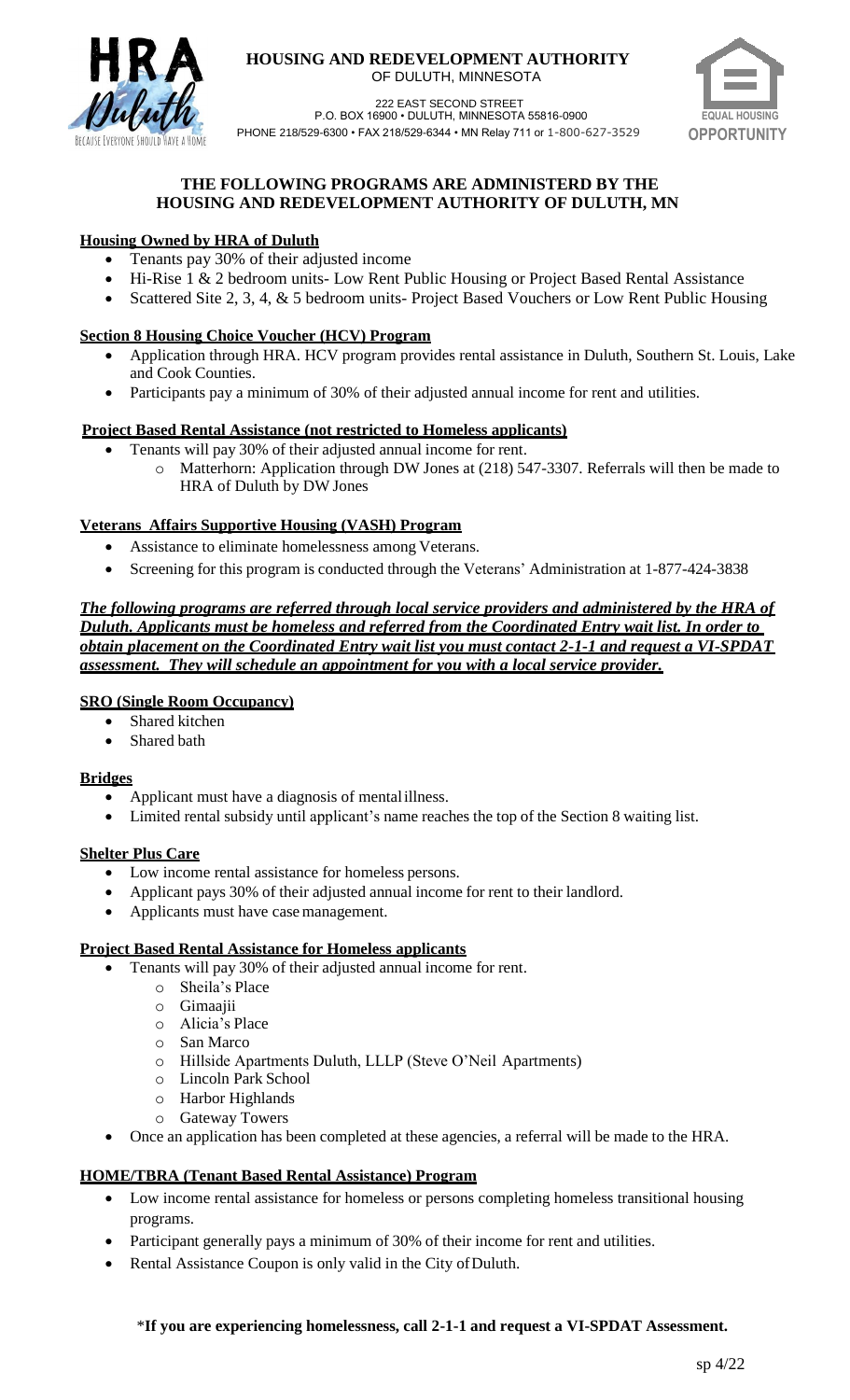| <b>Preliminary Application for Section 8 Rental Assistance</b><br>and/or Low Rent Public Housing | For <b>HRA</b> use only: | <b>Equal Housing Opportunity</b> |
|--------------------------------------------------------------------------------------------------|--------------------------|----------------------------------|
| I want to apply for housing owned by HRA of Duluth                                               | Date Received            |                                  |

|  | I want to apply for Section 8 (Housing Choice Voucher) | Time | a.m. / p.m. |
|--|--------------------------------------------------------|------|-------------|

Please complete the entire application. Applications that are incomplete will be returned. HRA will verify all information contained in the application when your name comes to the top of the list. At that time a background check will be conducted to verify eligibility. All correspondence will be conducted by mail. If you have any changes in household composition, income or address, please update your application in writing. Please make sure that all information contained in the application is updated timely as it may affect your placement on the wait list.

| Head of Household Name     |       |     | Maiden Name/AKA |  |  |
|----------------------------|-------|-----|-----------------|--|--|
| Address                    |       |     | Apt #           |  |  |
| City                       | State | Zip | Phone           |  |  |
| How did you hear about us? |       |     | Email           |  |  |

\*\*\*By providing your email address, you are giving your consent to receive email notifications in regards to interviews scheduled for your household to determine eligibility status.\*\*\*

| <b>FAMILY COMPOSITION</b> |
|---------------------------|

**List all persons, including yourself, who will be part of the household. If you need additional space, please attach another sheet.**

| Last Name, First Name | $\rm MI$ | Relationship to Head of<br>Household | Social Security Number | Sex<br>(M/F) | Date of Birth | Race Ethnicity | Age |
|-----------------------|----------|--------------------------------------|------------------------|--------------|---------------|----------------|-----|
|                       |          | HEAD                                 |                        |              |               |                |     |
|                       |          |                                      |                        |              |               |                |     |
|                       |          |                                      |                        |              |               |                |     |
|                       |          |                                      |                        |              |               |                |     |
|                       |          |                                      |                        |              |               |                |     |
|                       |          |                                      |                        |              |               |                |     |
|                       |          |                                      |                        |              |               |                |     |

| Do you expect any changes in the number of people in your household? | <b>YES <math>\Box</math> NO <math>\Box</math></b> If Yes - Explain: |  |
|----------------------------------------------------------------------|---------------------------------------------------------------------|--|
|                                                                      |                                                                     |  |

| Total Income for all Household Members<br>(Gross Earnings Per Year)                              |                 |                 |  |
|--------------------------------------------------------------------------------------------------|-----------------|-----------------|--|
|                                                                                                  |                 |                 |  |
| -Does anyone in your household currently owe money to ANY Housing Authority?                     | YES $\Box$      | NO <sub>0</sub> |  |
| -Have you been displaced by Federal Disaster or Government Action?                               | $YES$ $\square$ | NO <sub>0</sub> |  |
| <b>For Section 8 Applicants only:</b>                                                            |                 |                 |  |
| -Are you or anyone in your household non-elderly (under 62 years old) and disabled?              | $YES$ $\square$ | NO <sub>0</sub> |  |
| -Are you or anyone in your household homeless, at risk of becoming homeless, at serious          |                 |                 |  |
| risk of institutionalization, or transitioning out of institutional or other segregated settings | $YES$ $\square$ | NO <sub>Q</sub> |  |
| <b>For Low Rent Public Housing Applicants only:</b>                                              |                 |                 |  |
| -Do you require an reasonable accommodation / accessible unit?                                   | $YES$ $\square$ | NO <sub>0</sub> |  |
|                                                                                                  |                 |                 |  |

If you or anyone in your family is a person with disabilities, and you require a specific accommodation in order to fully utilize our programs and services or need consideration under the Violence Against Women Act please contact the housing authority. All information provided to the PHA regarding domestic violence, dating violence, or stalking, including the fact that an individual is a victim of such violence or stalking, must be retained in confidence and may neither be entered into any shared database nor provided to any related entity, except to the extent that the disclosure (a) is requested or consented to by the individual in writing, (b) is required for use in an eviction proceeding, or (c) is otherwise required by applicable law.

**WARNING: 18 U.S.C. 1001 makes it a criminal offense to misrepresent or to willfully make false statements to any department or agency of the U.S. as to any matter within its jurisdiction.**

**I/We do hereby certify that all information I/We have provided is true, complete and accurate and authorize the HRA to verify and make inquires on any of the information listed. All adults must sign application.**

| Signature of Head of Household  | Date |  |
|---------------------------------|------|--|
| Signature of Other Adult Member | Date |  |
| Signature of Other Adult Member | Date |  |